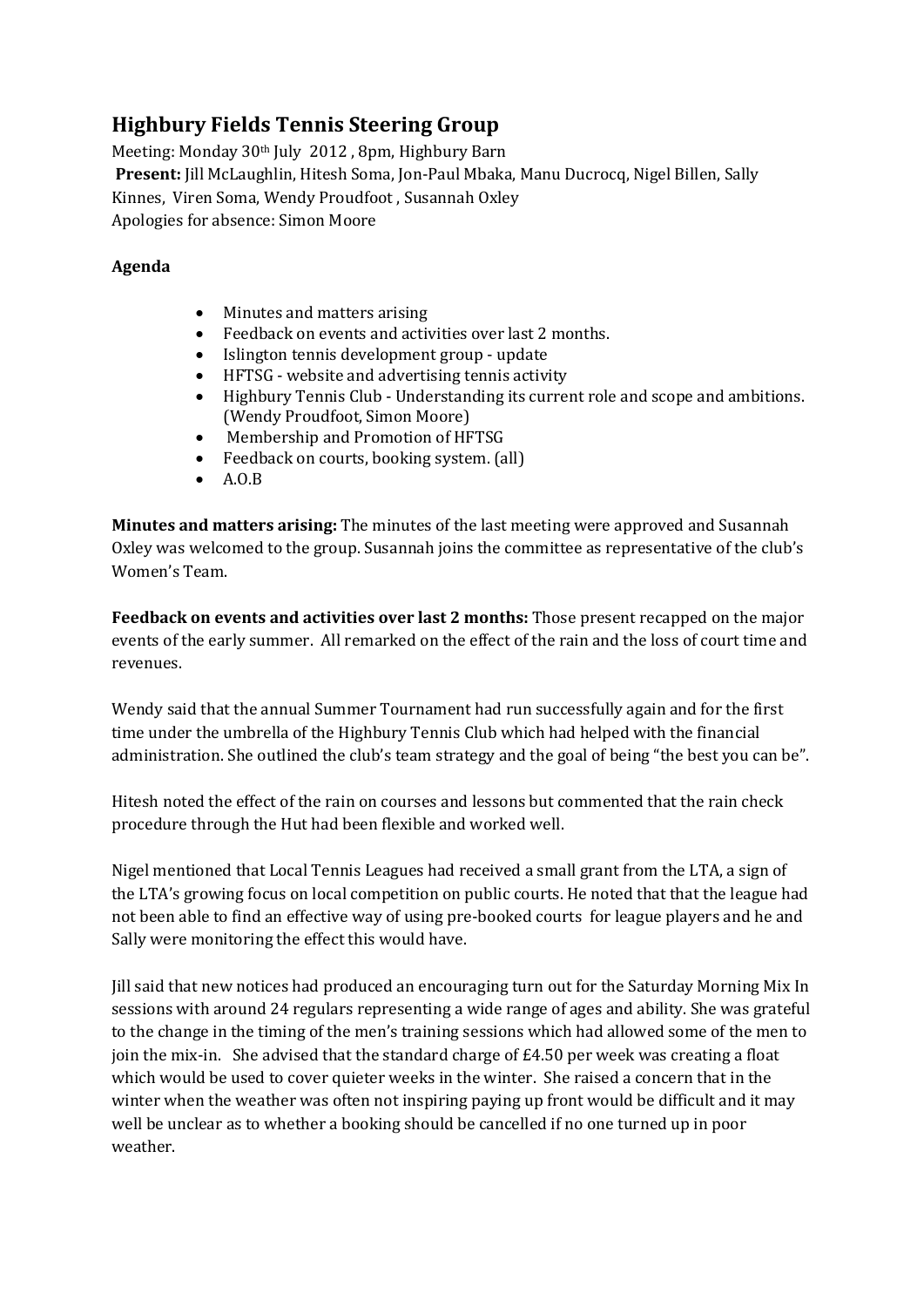**Islington tennis development group (this discussion took in a discussion of membership criteria for the steering group):** Jill noted the very positive response from Andrew Bedford, Principal Parks Manager at the Council who broadly offered the Steering Group the recognition it had been seeking. The committee welcomed the proposal that the Steering Group should be represented at the next meeting of the Islington Tennis Development Group.

Jill noted that the ITDG had, by and large, accepted suggestions the Group had made for changes to the job description for the Tennis Development Coordinator post (which had now been published).

There was broad discussion of how the Steering Group should be represented on the management committee and it was agreed that it would normally be the duty of the chair to do this sticking to the agreed policies of the group as a whole. Any issues arising that the steering group had not a position on could be refereed back t the group for future discussion.

Andrew Bedford had raised the question of the steering group's constitution and membership. The committee restated the principle that membership should open to everyone. Work still has to be done to agree what the mechanism for the broader membership should be – possibilities include sign-up to a facebook page, or to a website.

It was agreed that in the future anyone wishing to be on the Steering Group committee should agree to the constitution as currently drawn up but that the committee structure should be flexible enough to include new tennis user groups and interests.

## **Website and advertising tennis activity (this discussion took in Membership and Promotion of HFTSG)**

Nigel said he had begun the process of setting up a free website but that it would carry the generic address of the service provider unless we bought a web domain. It was agreed that the group would share the cost of buying a bespoke name. Wendy said that the club has acquired various addresses based on "highburytennis". It was agreed that the group should adopt "tennisonhighburyfields.co.uk". Nigel agreed to action this.

The site would contain basic information about the group and its constitution, links to those who work on the courts or provide tennis services, and copies of the minutes. In addition, the group would set up a Facebook page to carry news of activities, campaigns etc. Manu agreed to help Nigel with setting up a Facebook page.

There was discussion of the need of a physical sign and notice board at the courts, probably by the hut. Nigel suggested it should be accessible to anyone with a tennis message – "racket for sale", "hitting partner" wanted etc.

## **Highbury Tennis Club - Understanding its current role and scope and ambitions.**

Wendy elaborated further on the ambitions of the club. These included managing the practicalities of competitive play in competitions such as the Middlesex League – the ability to book courts for matches and practice sessions.